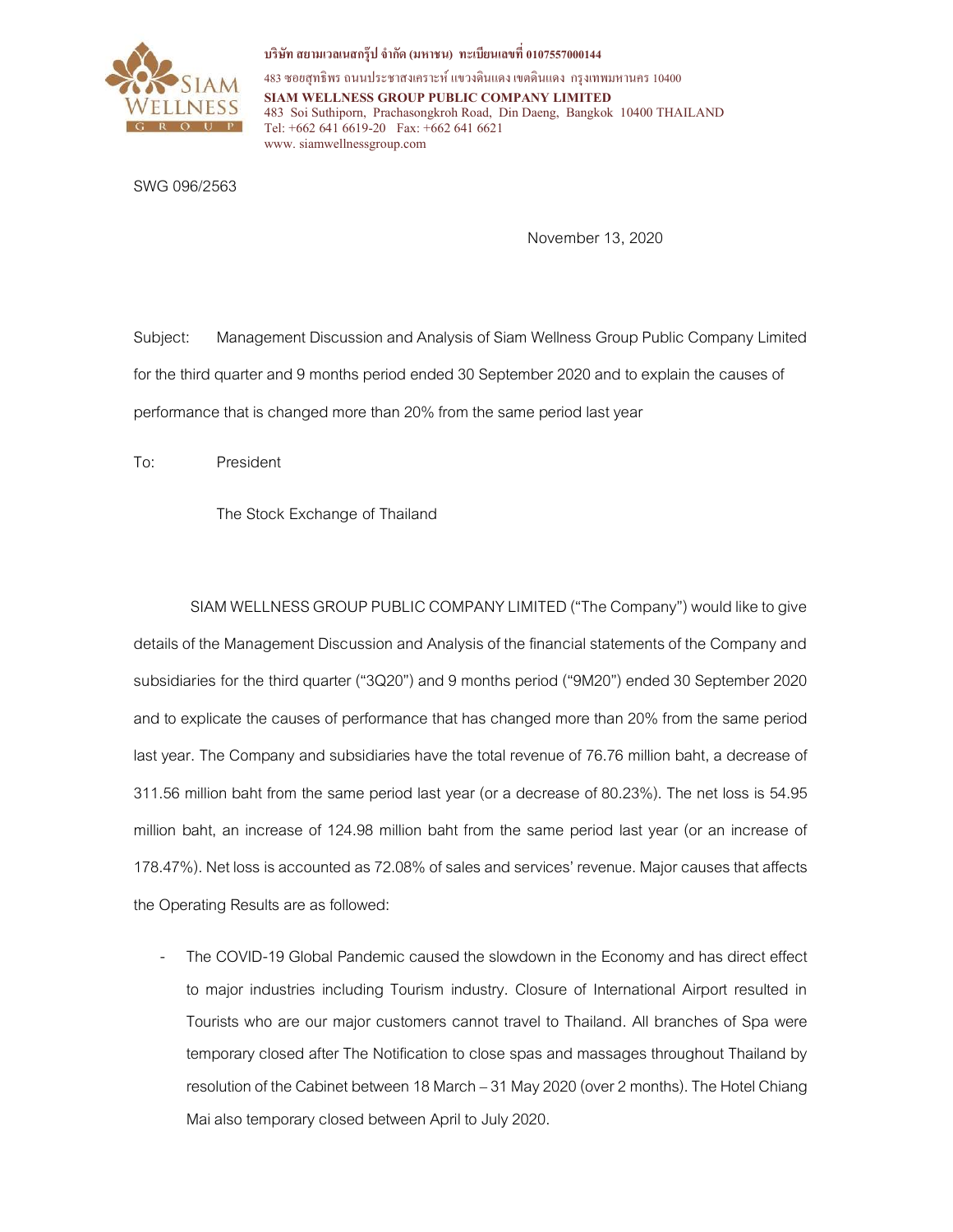- The Cancellation of Joint Investment in Chaba Elegance Co.,Ltd (Chaba Nails & Spa) since  $1<sup>st</sup>$  October 2019 (Joint Investment occurs between  $1<sup>st</sup>$  January 2019 –  $30<sup>th</sup>$  September 2019)
- The implementation of new Thai Financial Reporting Standards (TFRS) such as TFRS9 Financial Tools and TFRS16 Rental Contracts (Company has attached a comparison table at the end of this MD&A to compare Operating results with and without effect of changes in TFRS for YoY Comparison purpose)

However, in 3Q20, the COVID-19 situations in Thailand was in control resulting in increasing domestic tourism. Government also launched new travel initiatives such as Travel Together resulting increase in revenue QoQ.

## Revenue

The Company and subsidiaries had total revenue in the 3Q20 of 76.76 million baht, a decrease of 311.56 million baht from the same period last year (or a decrease of 80.23%). The COVID-19 Global Pandemic results in Closure of International Airport (No Incoming Tourists) and The Notification to close spas and massages throughout Thailand by resolution of the Cabinet between 18 March – 31 May 2020 (over 2 months). The Hotel Chiang Mai also temporary closed between April to July 2020. Spa and Hotel Business resumed its business operation in June and July respectively. As of  $30<sup>th</sup>$  September 2020, the Company reopened 42 branches out of the total of 59 branches in Thailand and reopened its Chinese and Cambodian branches. The major customer in 3Q20 is local Thai residents in which Company has initiated Marketing Campaign to attract. Business Units with higher proportion of Thai Customer has returned to normal.

In 3Q20, Revenue from Sales has increased considerably after the positive feedback of its new product under Let's Relax Lifestyle (LRL) and Dr. Spiller brand through Online channels (LINE Official Account, Lazada)

The Cancellation of Joint Investment in Chaba Elegance Co.,Ltd (Chaba Nails & Spa) has caused a drop in Revenue of 4% compared to the Same period last year.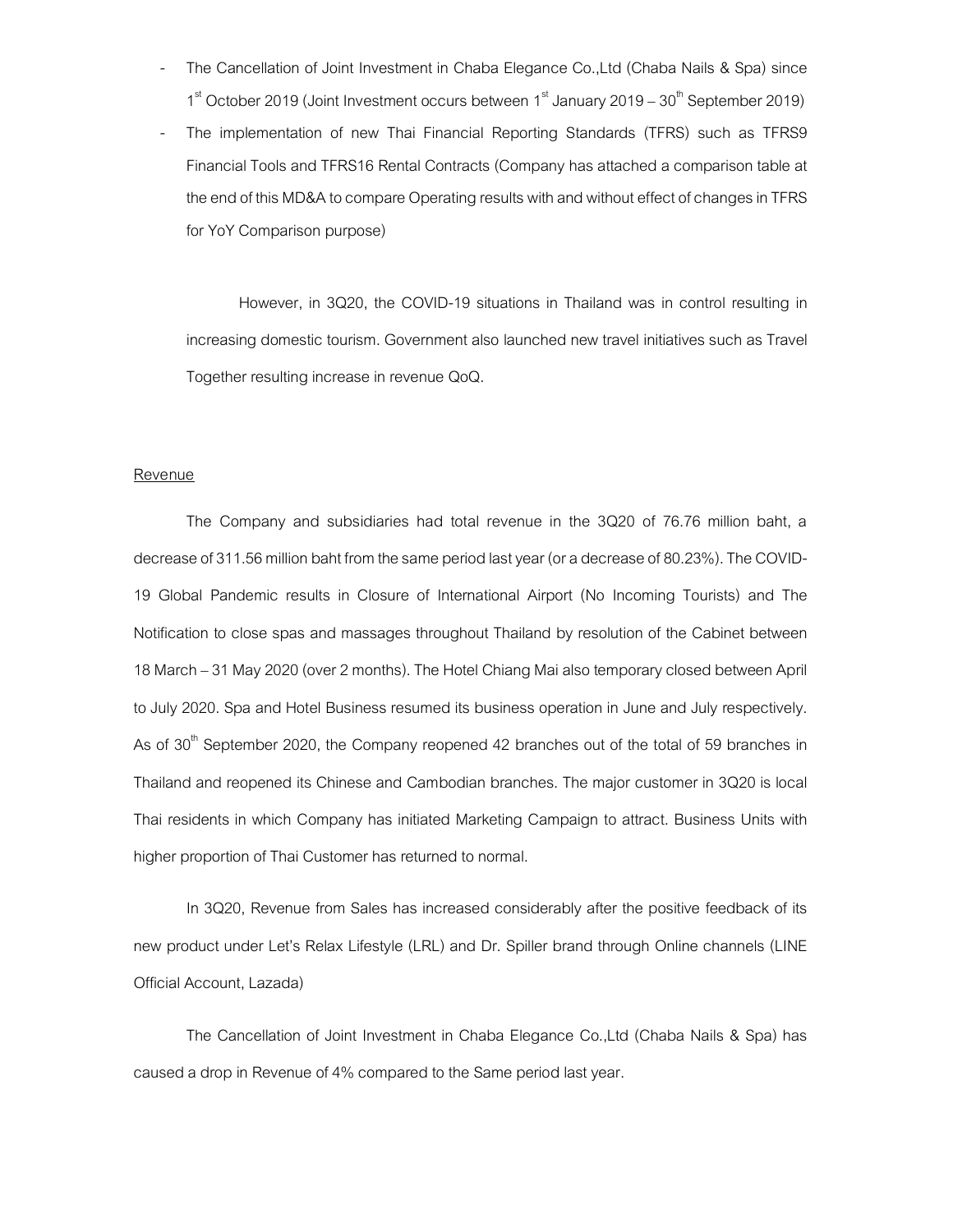The implementation of the two new Thai Financial Reporting Standards in this quarter reporting such as TFRS9 Financial Tools and TFRS16 Rental Contracts resulted in additional interest income of 0.068 million baht (no effect to Main Revenue - See enclosed table for more details)

## Cost of Sales and Services

In the 3Q20, the Company and subsidiaries had the cost of sales and services of 97.81 million baht, accounting for to 128.30% of sales and services' revenue. This is a decrease of 158.46 million baht from the same quarter of the previous year (or a decrease of 61.83%). The decrease is caused by the declining Revenue, thus variable costs such as Labor, Raw materials drop. During the temporary closure, Company has implemented Cost Reduction Management Measures quite efficiently such as Negotiation of Fixed Rental and Renegotiation of Fixed Rental to Revenue Sharing, Employee Payroll and Other Expenses.

The implementation of the two new Thai Financial Reporting Standards in this quarter reporting resulted in additional Cost of Sales and Services of 6.79 million baht as TFRS16 Rental Contracts - The Depreciation of the Right of Use of Assets, The adjustment of the discount from the Rental Contracts will reduce the Right of Use of Assets and Interests paid resulting in additional cost and TFRS 9 Financial Tools cause additional cost of 0.5 million baht from Rental Deposits (See enclosed table for more details)

## Selling and Administrative Expenses

 In the 3Q20, the Company and subsidiaries had the selling and administrative expenses of 30.37 million baht, accounted to 39.83% of the revenue from sales and services. This is a decrease of 14.66 million baht from the same period last year (or a decrease of 32.56%). This is a result from Employee Payroll Management and Reduction in Directors' Compensation.

 The implementation of the two new Thai Financial Reporting Standards in this quarter reporting resulted in lower Selling and Administrative Expenses of 0.61 million baht and increase in Interest Expenses of 0.46million baht (See enclosed table for more details)